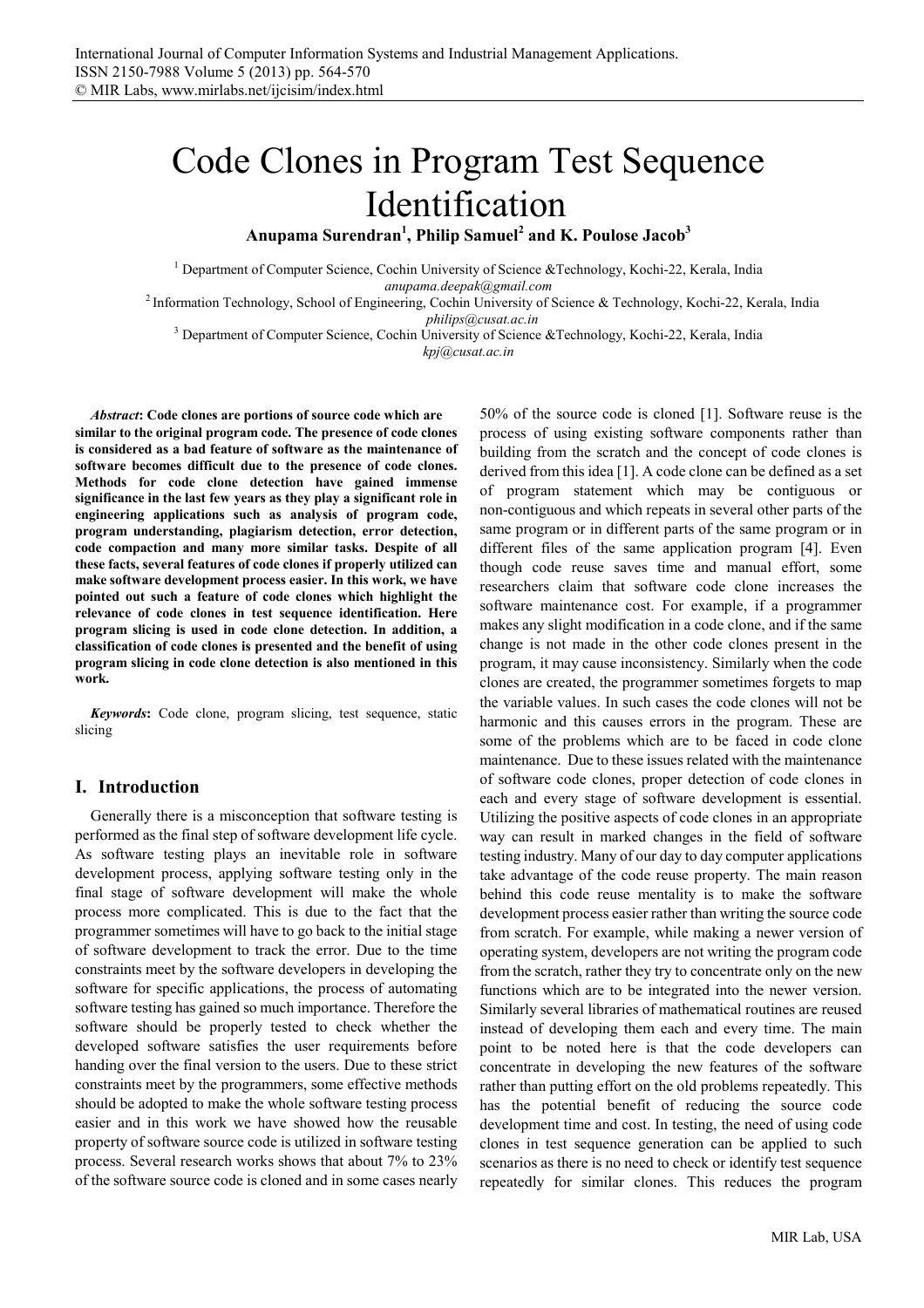tester's effort as they have to consider only the minor variations made in the code clones. Apart from testing, code clones can be used in many other applications such as program comprehension, program compaction, checking plagiarism etc.

In this paragraph, a brief overview of the significance code clones in real world application is given. Code plagiarism is the repetition of source code in a program and detection of code clones helps to eliminate code plagiarism. There are several approaches to detect plagiarism. In string based approach the exact matches are obtained and in token based approach the source program is converted to tokens to detect the similarity between token sequences. Another approach is parse tree based approach in which a parse tree of the source program is constructed to detect code similarity. In Program dependence based approach, a program dependence graph is constructed to detect the code clones at a higher level and in metrics based approach, code segments are assigned certain scores based on some metrics and using this metrics code clones are detected. Program comprehension is the process of analyzing the program code for software maintenance purpose. Identification of similar code in a program makes program comprehension easier as it eliminates the need of repeated analysis of similar source code. Program comprehension methods include text based, lexical, syntactic, graphical and execution based methods. Program compaction is the process of reducing the code size. Code size can be reduced by detecting code clones present in a program and replacing the common code by code refactoring technique. In code refactoring, similar code from a program block is moved to a node which succeeds or precedes the block. The repeated portions of the source code will be placed in abstract procedures and a call to these abstract procedures is made instead of using the repeated code sequences [14] This paper describes a program slicing based approach for code clone detection and their use in test sequence identification. The rest of this paper is organized in the following manner. Section II gives the most related work and section III gives the reasons for the existence of code clones in software system and some of the basic terminologies. Section IV gives the basics of slicing and section V illustrates how code clones are detected generated using slicing and control flow graph. This section also explains the significance of code clones in program testing and the importance of this work. Section VI gives the conclusion and future modifications which can be applied to this existing work.

# **II. Related work**

There are excellent research works going in the field of code clones and utilization of clones for various applications. To the best of our knowledge, no works are reported in the field of using code clones for software test sequence generation. C. K. Roy and J. R. Cordy [2007] have done an excellent survey on software code clones and their detection methods. R. Komondoor and S. Horwitz [2001] has explained how program slicing techniques are used program dependence graphs can be used to identify the code clones in a program. Similarly J. Krinke [2001] has also explained how source code clones are identified from program dependence graphs.

Compared to these two approaches our method of code clone detection using slicing is more variable specific and we have used a slicing approach which gives all the dependency present in the program with less effort. In this work we have mainly concentrated on code clone detection part and the

## **III. Basic Terminologies**

As pointed out in the Section I, code reuse is a common practice in software industry and the extent of code reuse varies in different industry. As evidence to this fact, we have taken the example of Hewlett- Packard software industry, where three levels of code are considered in software developed. They are new code, reuse code and leveraged code. In reuse code, the existing code is used without making any modification and in leveraged code some modifications is made to the original source code. Figure 1 shows an evidence of reuse on six different firmware projects at Hewlett-Packard. The following subsections describe some of the common terminologies related to code clones.



**Figure 1.** Graph illustrating the percentage of code reuse in HP industry

#### *A. Reasons for existence of clones in software systems*

Code clones exit in a software system due to a number of reasons. In software industry we have already seen that code reuse is a common practice and during the code reuse, code clones are mainly generated due to the copy/paste practice. Similarly, a hardware driver can be reused in a similar hardware platform. The code clones can be introduced due to programming approaches also. For example, when two similar software systems are combined to produce a new system, there is a chance of existence of code clones in the newly developed system, even if they are developed by different personal. In generative programming, code clones exit due to the reuse of similar templates which contains the same logic. During software maintenance process, the developers will have to update existing software. Here the developer reuses the existing software code and tries to incorporate the modifications alone. In programming languages, if properties such as inheritance, parameter passing etc. is not present, then the programmer will have to rewrite the whole source code. If the programmer is not able to understand the functions of a software system, then they will be force to reuse the existing code to develop a new one. Similarly if a programmer has to complete a project within a deadline, then they may copy parts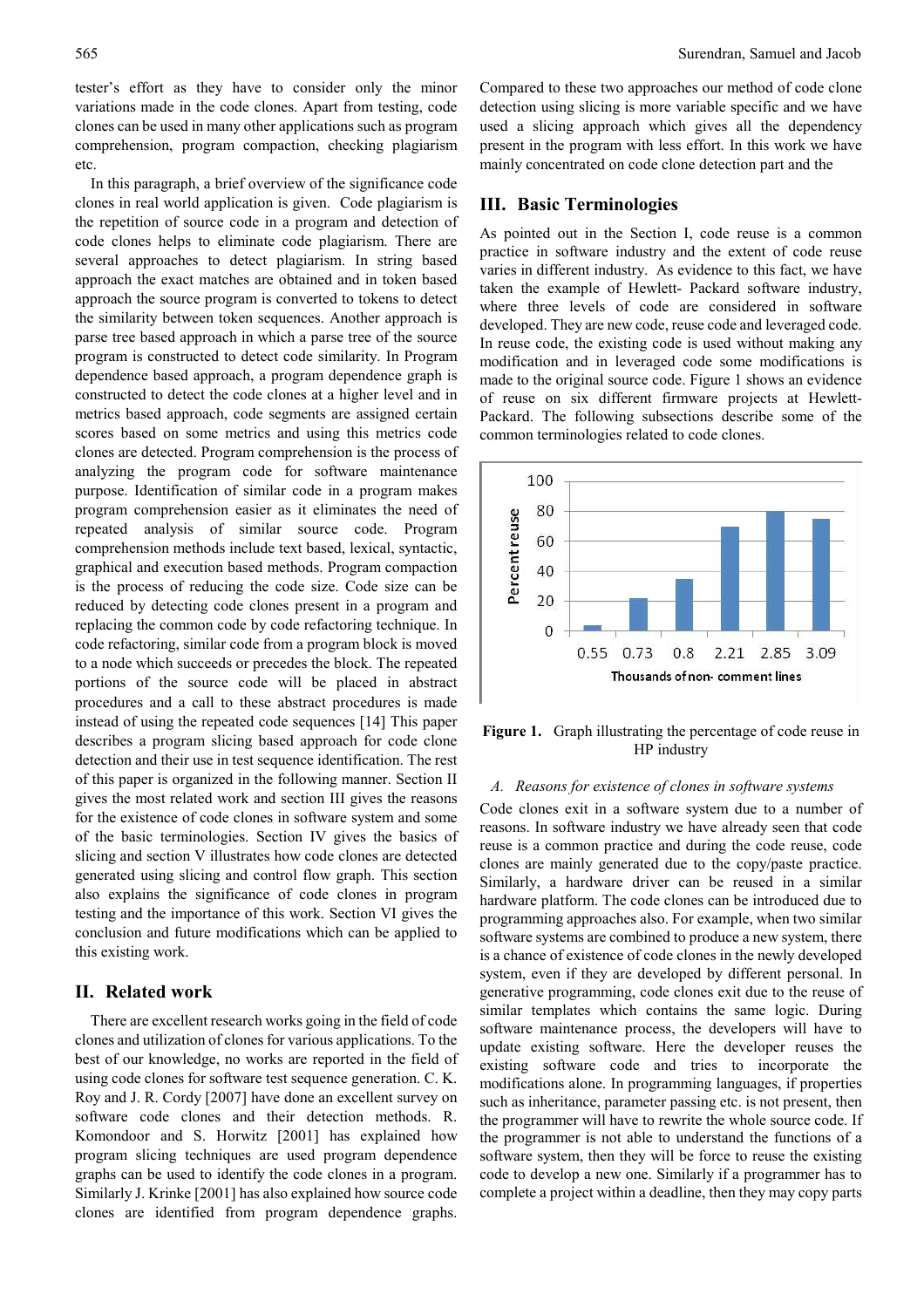of source code and reuse them in other areas in order to save time.

#### *B. Code Fragment*

A group of program statements or lines within a program is known as code fragment. This set of sentences can be either conditional sequence set or it can be well defined functions or simply a group of statements.

## *C. Definition (Code Clones)*

Consider a set of program statements 'CLN'. Another set of program statements 'CLNc' can be considered as a code clone of 'CLN', if they contain the same set of program statements or if they have some similar properties up to certain extend. In order to check the degree of similarity which exists between code fragments 'CLN' and 'CLNc', we have to categorize the clones according to their behavioral properties [5].

### *D. Categories of code clones*

There are mainly four types of code clones. They are type1, type 2, type 3 and type 4 clones. Each of these is explained below.

## *1) Copy Clones*

This type of clones is included in type 1 category. In this type of code clones, the code fragments will be exactly the same. The code clone formed will be the exact copy of the original code fragment. There will be some minor changes in white spaces, comments etc.

| $Code1:-$            | <b>Code 2:-</b>          |
|----------------------|--------------------------|
| $int s=0, p=1, n=5;$ | int s=0, $p=1$ , $n=5$ ; |
| while $(n>0)$        | while $(n > 0)$          |
|                      |                          |
| $s = s+n$ ;          | $s = s+n$ ;              |
| $p=p^*n;$            | $p=p^*n;$                |
| $n=n-1$ ;            | $n = n-1$ ;              |
|                      |                          |

*Table 1.* Copy Clones

#### *2) Renamed Clones*

This type of clones will come under type 2 category. In this type, the code clone formed will be syntactically similar to the original code. There will be changes in the name of identifiers, functions, literals etc. along with minor variations in white spaces, comments etc. Here we can see that code 2 is similar to code 1. The main difference is the change in the variable names. Therefore these two types of clones can be included in type 2 category

| $Code1:-$                   | $Code 2$ :-                  |  |
|-----------------------------|------------------------------|--|
| $int s=0$ , $p=1$ , $n=5$ ; | int a=0, $b=1$ , $c=5$ ;     |  |
| while $(n > 0)$             | while $(c > 0)$              |  |
|                             |                              |  |
| $s = s+n$ ;                 |                              |  |
| $p=p^*n;$                   | $a=a+c;$<br>b=b*c;<br>c=c-1; |  |
| $n = n-1$ ;                 |                              |  |
|                             |                              |  |

*Table 2.* Renamed Clones

## *3) Modified Clones*

This type of code clones comes under type 3 category and they can be considered as a modification of type 2 clones. They will have all the features of type 2 with some additional features.

Additional features means that some lines will be changed, deleted or added to the clone. We can see that Code 2 is an example of Type 2 clone. Comparing Code 2 and Code 3, we can see that code 3 is having all the features of code 2 and apart from that, there is one extra statement present in code 3. Therefore these two types of clones can be included in type 3 category.

| $Code 2$ :                                                                   | Code 3:                                                                                             |  |
|------------------------------------------------------------------------------|-----------------------------------------------------------------------------------------------------|--|
| $int a=0, b=1, c=5;$<br>while $(c > 0)$<br>$a=4+c;$<br>$b=b*c;$<br>$c=c-1$ ; | int a=0, b=1, c=5, s=0;<br>while $(c>0)$<br>$a=$ $a+c$ ;<br>$b=b*c;$<br>$s = a+b;$<br>$c = c - 1$ ; |  |

*Table 3.* Modified Clones

## *4) Interpreted Clones*

This type of clones will have entirely different syntax and they come under type 4 category. There will be no similarity between the program text or program lines. Even though they differ syntactically, their functionality remains the same. Here code 1 and code 2 are syntactically not similar, but their behavior is the same. Therefore these two can be considered as Type 4 clones.

| $Code 1:-$    | $Code 2:-$    |
|---------------|---------------|
| int p, q, r;  | int s, t, u;  |
| $r=0$ ;       | $u=0$ ;       |
| while $(p>0)$ | while $(s<0)$ |
| $r=r+y$ ;     | $u = u-y$ ;   |
| $p=p-1$ ;     | $s=s+1$ ;     |

*Table 4.* Interpreted Clones

# **IV. Overview of Slicing**

We have used program slicing technique to identify the code clones in a program. Code clones are to be detected from the program source code. It may not be always practical to check the whole program which may contain thousands of lines of code to find the presence of code clones. In several situations, the program tester will be interested only in particular parts or function of the source program which is supposed to perform certain important tasks. In such a scenario, it is not advisable to analyse the program lines one by one as this will only cause unnecessary waste of time and effort. Program slicing is applied in such situations. Instead of analysing the whole program, slicing converges the focus to some specific program parts implied by the slicing criterion [12]. It was Weiser who introduced program slicing in 1979 and his work encouraged many applicative research works in this field.

The structural similarity of the control flow graphs which are constructed for the various slices in the program are used to identify the code clones. Sliced statements give the variable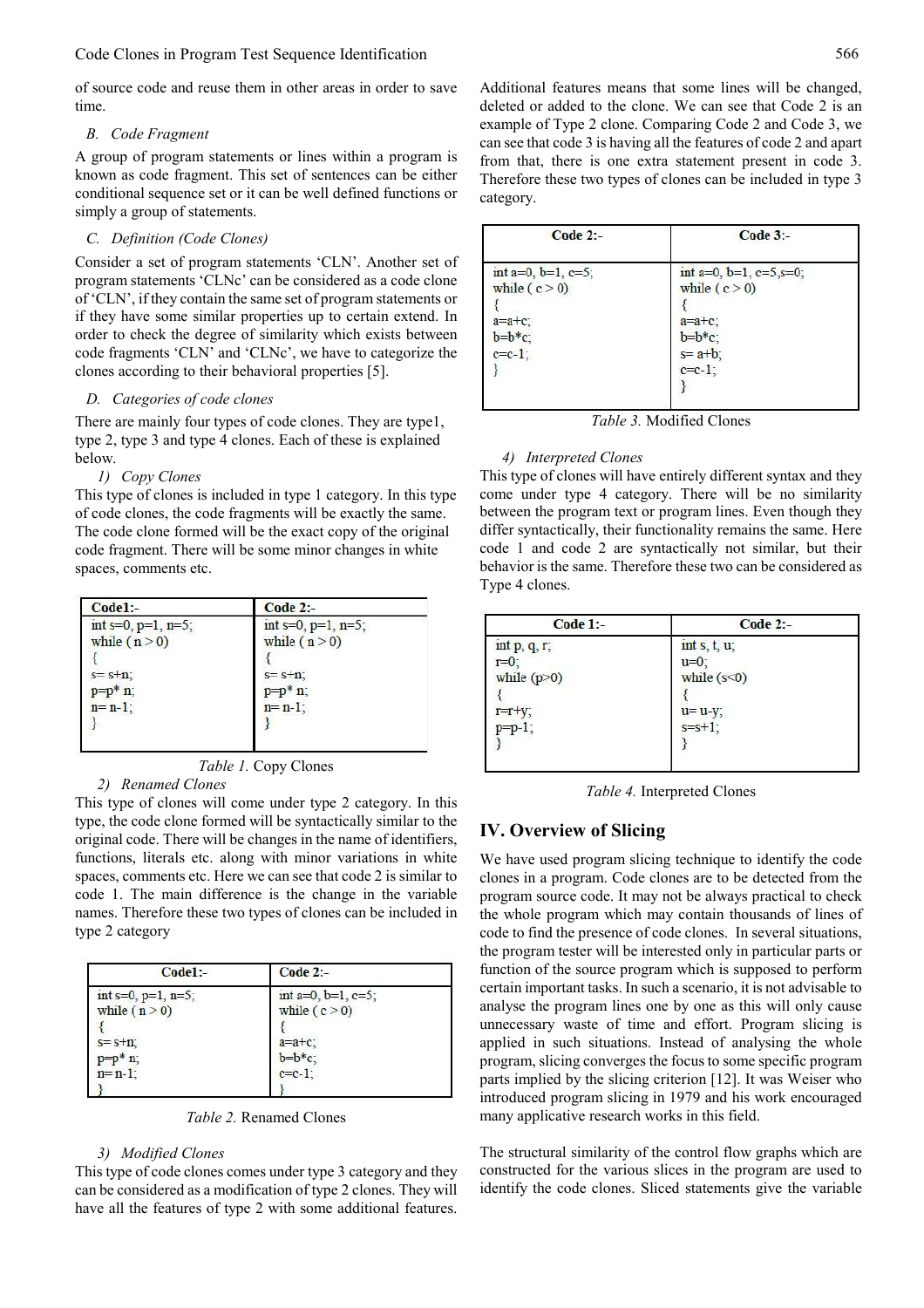dependencies present in the program and also eliminate the need for unnecessary checking of the whole program.

#### *A. Slicing*

Process of reducing the complexity of a program by removing the irrelevant statements from a program is known as program slicing or in other words, a slice is a miniature version of the source program. According to Weiser, a static slice is a set of statements that directly or indirectly affect the value of a variable at a given program point and this point is known as slicing criterion. The slicing criterion is denoted by (S, V) where 'S' is the statement or line number and 'V' is the variable in the program. The static slices were uncertain in nature. Therefore B. Korel and Laski [1988] introduced the concept of dynamic slicing to target the programmer's attention only to the relevant parts of the program. Runtime information about a program is used in dynamic slices.

Some statements of the program will have an effect on the values computed at some point of interest. The point of interest is known as slicing criteria and it is represent as  $C = (x, y)$ where x is the statement present in a given program and y is the subset of variables present in the program. A static slice constructed by ignoring those parts of the program that are not relevant to the values stored in the chosen set of variables at the chosen point specified in the slicing criterion. Given a variable 'v' and a point of interest 'n', slice will be constructed for v at n.

The set of statements that affects the value of a variable for one specific input is known as dynamic slice. In dynamic slicing we have to consider three parameters. First one is the point of interest within the program, second one is the variable and the third one is the sequence of input values for which the program was executed. Dynamic slicing criterion is defined as  $C = (x, y, z)$ i). Here 'x' is the statement in the program, 'y' is the subset of variables in the program and 'i' is the input value [10].

| <b>Code Fragment:-</b>                                                                                      | Slice obtained for Slicing<br>Criterion: - (p, 9)                            |
|-------------------------------------------------------------------------------------------------------------|------------------------------------------------------------------------------|
| scan f("%d", & n);<br>$s=0$ ;<br>$p=0$ ;<br>4 while $(n>0)$<br>6 $s = s + n$ ;<br>$7$ p=p*n;<br>$8 n=n-1$ ; | scanf("%d", & n);<br>$p=0$ ;<br>4 while $(n>0)$<br>$p=p*m$<br>$n=n-1$ :<br>9 |

*Table 5.* Static slice example

| <b>Code Fragment:-</b>                                                                                                                                                                | <b>Dynamic</b> slice<br>criterion:-<br>for<br>$(p, 10, n=0)$ |
|---------------------------------------------------------------------------------------------------------------------------------------------------------------------------------------|--------------------------------------------------------------|
| $1$ scanf("%d", &n);<br>$2 s = 0$ :<br>$3 p=0$ ;<br>4 while $(n>0)$<br>5 <sub>3</sub><br>$6 s = s + n$ :<br>$7 p = p * n$ ;<br>$8 n=n-1$ :<br>$9$ }<br>printf("%d<br>10<br>%d", p,s); | $3 p=0$                                                      |

*Table 6.* Dynamic slice example

Backward slices give all the program statements which affect the value of a particular variable at a particular point [6, 7]. Backward slicing criteria is defined as  $C=(x, y)$ . Here 'x' is the statement number and 'y' is the slice variable

Forward slices give all the program statements which are affected by declaring a variable at a given point in the program [6, 7, 9]. Forward slicing criteria is defined as  $C=(x, y)$ . Here 'x' is the statement number and 'y' is the slice variable. After applying program slicing technique, CFG of the slices [11] should be created. In our clone detection approach we are applying static slicing technique for clone detection. The structural similarity present in the control flow graph is taken in to consideration to detect the code clones. These are clearly illustrated in the next section.

# **V. Identifying Test Sequences using Code Clones**

In the above sections, we saw the relevance of code clones and have explained the different types of code clones. This section explains our idea of utilizing code clones for identifying similar test sequences during program testing [13]. There is no need to identify separate test sequence for similar code clones and thus the testing effort is reduced. Here, program slicing is used to detect the presence of code clones [2, 3]. Consider the following example in Figure 2.



**Figure 2.** Employee Classification

Here we can see that there are three classes of employee under the Company class. They are Finance officer, Marketing officer and Technical officer. The salary calculation code of Finance officer, Marketing officer and Technical officer is as follows:-

| <b>Finance Officer</b>     | <b>Marketing Officer</b>   | <b>Technical Officer</b>   |
|----------------------------|----------------------------|----------------------------|
| int basic, da, hra, total; | int basic, da, hra, total; | int basic, da, hra, total; |
| $base = 1000$              | $basic=1000$ :             | $base = 2000$ :            |
| $if(basic \geq 1000)$      | $if(basic \geq 1000)$      | $if(basic \geq 1000)$      |
|                            |                            |                            |
| $da=100$ ;                 | $da=100$ :                 | $da=100$ :                 |
| $hra=50$ :                 | $hra=50$ :                 | $hra=50$ :                 |
|                            |                            |                            |
| else                       | else                       | else                       |
|                            |                            |                            |
| $da=50$ :                  | $da=50$ :                  | $da=50$ ;                  |
| $hra=25$ :                 | $hra=25$ :                 | $hra=25$ :                 |
|                            |                            |                            |
| total=basic+da+hra;        | total=basic+da+hra:        | total=basic+da+hra;        |

*Table 7.* Salary calculation code of different officer classes

Code clones exist in the above three categories of officers. Checking the Finance and Marketing officer class, we can notice that there is no change in the total salary calculation steps. The salary calculation method, the basic salary value, hra value and da value are exactly same for both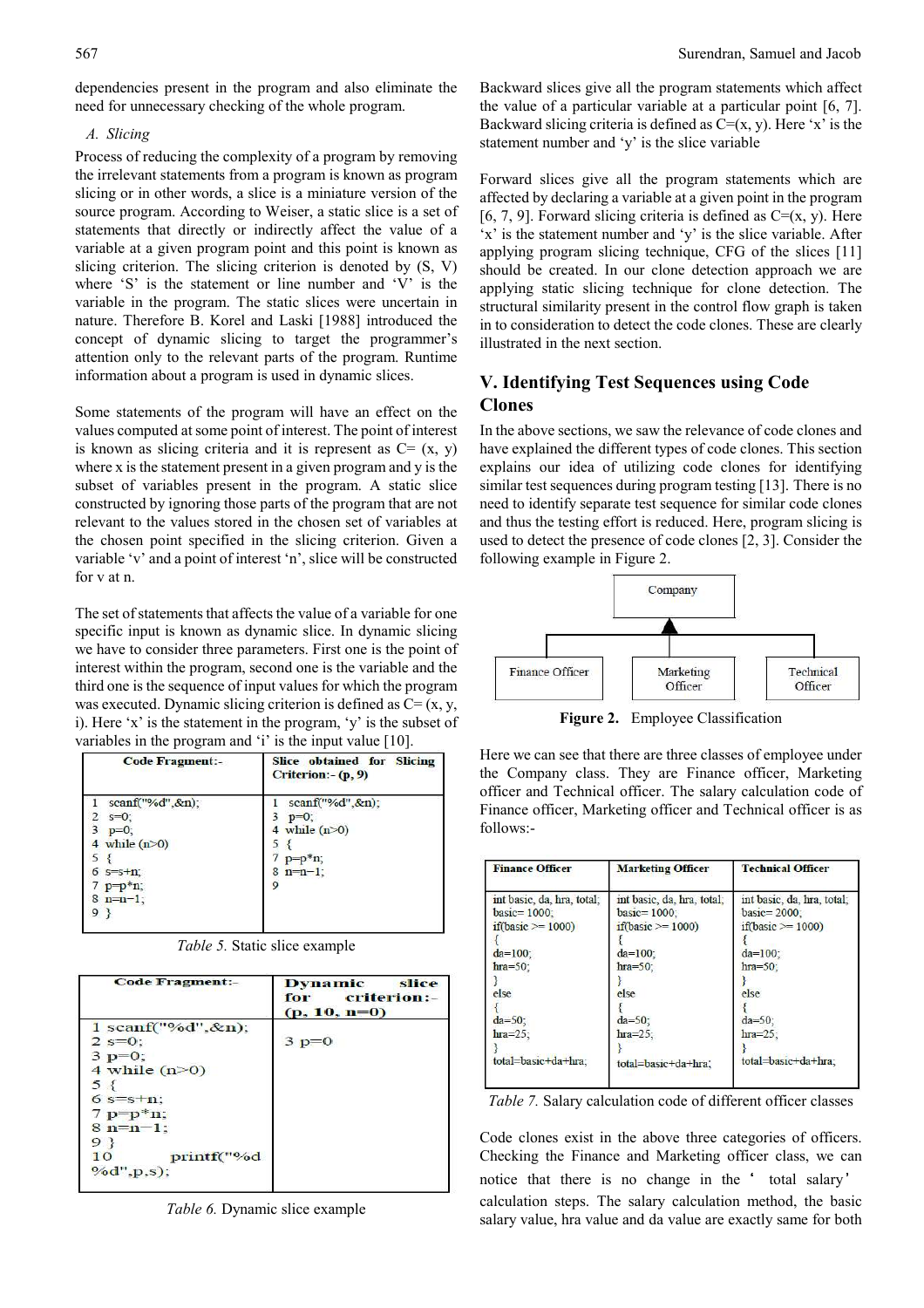the classes. Therefore these set of program statements can be considered as code clones. In this scenario, if we identify the test sequence statements for the Finance officer class, then there is no need to identify the test sequence again for the Marketing officer class, as we have already detected the test sequence for its clone. For this, the first step is that the tester should be able to detect the presence of code clones in Finance officer and Marketing officer class.

For detecting the code clones, program slicing principle is initially applied to various classes. Then we are constructing the control flow graph of the slices obtained. We are mainly considering the structural similarity present in the CGF to identify the code clones. We are using slicing as the initial step of clone detection in order to avoid unnecessary checking of the whole program. Sliced statements will give an overview of the variable dependency present in the program. Consider the Finance Officer class in the *Table 7* given above. Initially we perform static slicing with respect to the variable 'total' present in the statement 'total= basic + da+ hra'. The resultant statements obtained is named as Set I. Next we perform static slicing in Marketing officer class. Here also, static slicing is done with the variable 'total' present in the statement 'total = basic + da + hra'. This is named as Set II. Set I and Set II is given in *Table 8* given below.

| Set I                   | Set II                  |
|-------------------------|-------------------------|
| 1 basic= $1000$ :       | 1 basic= $1000$ :       |
| 2 if(basic $>= 1000$ )  | 2 if(basic $>= 1000$ )  |
| $\overline{3}$          | $\mathbf{3}$            |
| $4$ da= $100$ :         | $4$ da= $100$ :         |
| $5 \text{ hra} = 50$ ;  | $5 \text{ hra} = 50$ ;  |
| 6 }                     | 6                       |
| 7 else                  | 7 else                  |
| 8 <sup>5</sup>          | 8 {                     |
| 9<br>$da=50$ :          | 9 $da=50$ ;             |
| $10 \text{ hra} = 25$ : | $10 \text{ hra} = 25$ ; |
| $11 \;$                 | $11$ }                  |
|                         |                         |

*Table 8.*Slice of Marketing officer and Finance officer class

The next step is to draw the control graph of the static slices obtained for both the classes. Here it can be noticed that the control flow graphs obtained for the static slice Set I and Set II are the same.





We are making use of the structural similarity present in the control flow graph to detect code clones. For structural similarity, the CFG of Set I and Set II are checked to verify whether they are isomorphic graphs or not. Two graphs, G=  ${V, E}$  and  $G1 = {V, E}$  are said to be isomorphic graphs if there exists one- to- one correspondence between their vertices and between their edges such that the incidence relationship is preserved. Suppose that an edge ' e' has end vertices V1 and V2 in G, then the corresponding edge  $\degree$  e $\degree$  in  $\degree$  G1 $\degree$ must be incident on vertices V11 and V12 that correspond to V1 and V2 respectively. Here both the control flow graphs satisfy these properties. Here the graphs of Set I and Set II

have the same number of vertices, same number of edges and same degree sequence. Therefore these two control graphs can

be regarded as code clones After detecting the code clones from the control flow graph, the next step is to check the node content of each graph. We are checking each and every node of the two code clones. Here all the nodes of both the graphs are equal. This indicates that there is no need to identify test sequence separately for the clones. If the test sequence for one of the clones is generated then the same test sequence is applicable to the other clone also. Substituting appropriate values in the test sequence statements of code clones simplifies program testing process. In the example given above, the test sequence for both the Finance officer class and Marketing officer class is identified from the code clones. The test sequence identified is given below.

Test Sequence:-

basic= 1000; if (basic  $\ge$  = 1000) { da=100; hra=50; } else { da=50;  $hra=25$ ; } total=basic+da+hra;

Therefore, the total salary of both Finance officer class and Marketing officer will be 'total= 1150' which is got by substituting the desired values in the test sequence generated.

*A. Need for interpreting control flow graph node contents* 

Even though the above given example in section V correctly identifies the test sequences from code clones, interpreting the control flow graph node contents is required in certain situations. This is required for identifying the correct test sequence and to generate correct test data values from them. This can be explained with the help of the same example given Figure 1. Already we have found out that code clones exist in Finance officer and Marketing officer class. Now consider the Technical officer class. Apply static slicing in Technical officer class with respect to the variable total present in the statement  $\qquad$  total = basic + da + hra. The result will be a set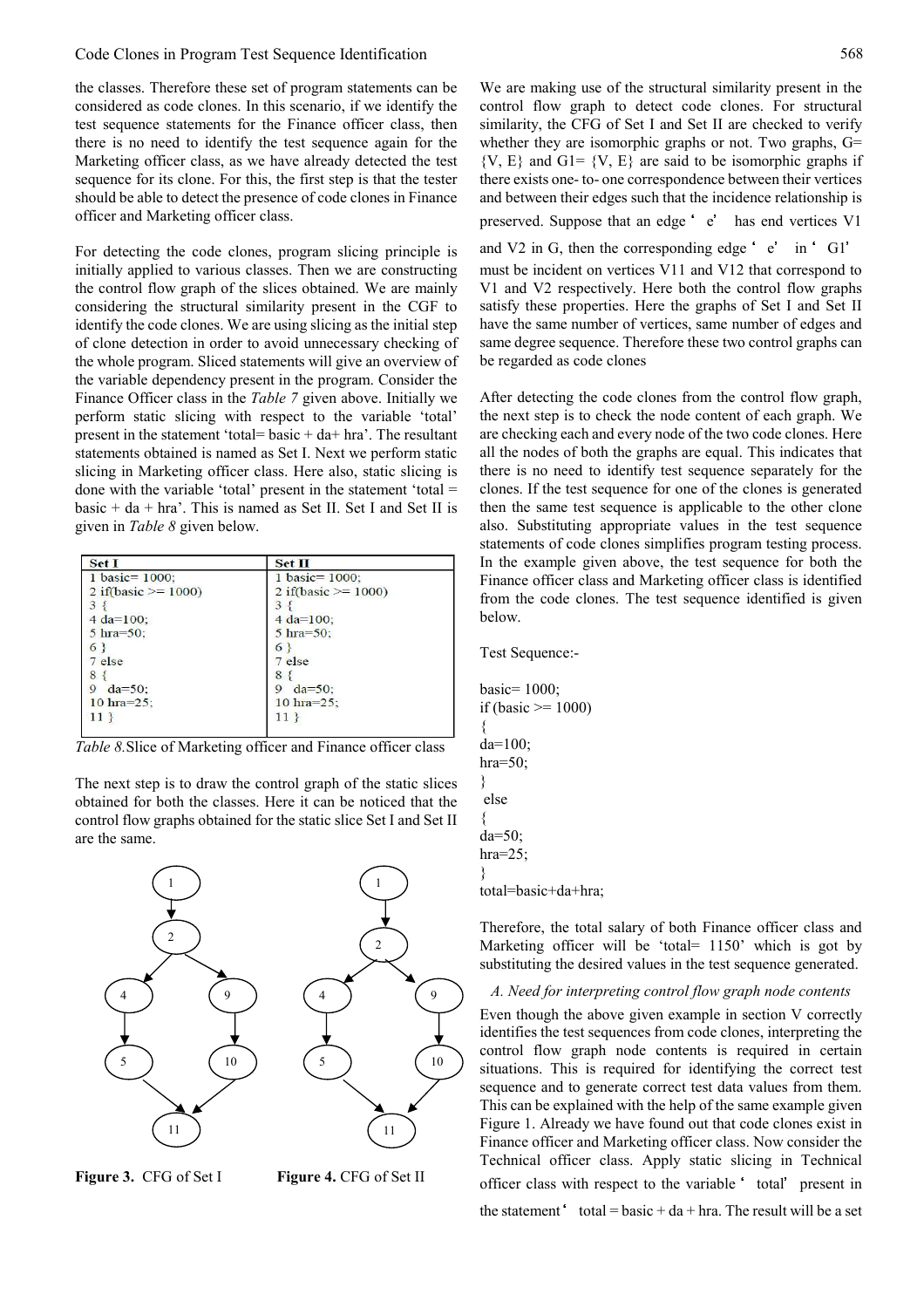of statements given in Set III. The CFG of Set III is given in Figure 5.

```
Set III:- 
1 basic= 2000; 
2 if(basic > = 1000)
3 { 
4 da=100; 
5 hra=50; 
6 } 
7 else 
8 
9 da=50; 
10 hra=25; 
11}
```


**Figure 5.** CFG of Set III

After constructing the control flow graph for Set III, we have to compare the CFG of Set I, Set II and Set III. We can see that all the three control flow graphs are structurally similar. The next step is to check the contents of each and every node of all the three control flow graphs. In the above section itself we have already found that the CFG of Set I and Set II are similar. In the CFG of Set III the contents of the first node is different from CFG contents of Set I and Set II. In Set I and Set II, the first node is having the content as basic= 1000'. The CFG of

Set III is having the content as basic=2000'. Therefore there is a need for mapping of statements here. Even though the test sequence is almost similar in Set I, Set II and Set III, there is a minor difference in Set III CFG node values. The program tester should identify these variations in node values so that correct test data value is generated from the test sequences.

#### *B. Significance of code clones in program testing*

In our method, we have made use of code clones for test sequence identification. Although from the maintenance point of view, code clones are generally considered as one of the most challenging problems faced in software development process, we have utilized some of the strong features of code clones that make them applicable in test sequence identification. Initially, we have applied program slicing to the source program. This is done in order to avoid unnecessary checking of the whole source program. Apart from that, slices obtained will give the dependence information which exists between the variables present in the program. In some cases, checking the CFG alone will not be enough to identify the code clones and this flaw in the detecting code clones will cause errors in test data generation process. This is due to the fact that the structural resemblance present in the CFG alone may not be able to correctly identify the code clones in all cases. Consider two control flow graphs which are structurally identical but with entirely different node contents. Here checking the structural similarity alone is not sufficient to detect the presence of code clones. This is due to the presence of false positives in the detection of code clones. Therefore checking the structural similarity alone is not always enough to detect the code clones. Performing program slicing at the initial phase, constructing the control flow graph of the slices and checking the node contents of the CFG alleviates th defect present in the code clone detection up to a large extent. In our method we are using both static and forward dynamic slicing to generate program slices. Performing static slicing will display all the program statements which affect the value of a particular variable at a particular point. Here from the point specified, the rest of the source code is checked in a backward direction to get the result and the statements are checked in a bottom up manner. Using a text based or token based approach for clone detection has the defect of having to compare each and every line of the program code to detect the code clones [1]. By performing slicing as the initial step of code clone generation we can overcome this problem to a large extent, as slices display only the relevant parts of the program. This is one of the strong features of our approach.

#### *C. Significance of the work*

This section summarises the strengths of our approach. They are:-

- Uses Code Clones for Test Sequence identification
- Reduction in testing effort
- Need of Program Slicing in Code Clone detection
- Slicing avoids unnecessary program checking
- Applying slicing gives the relevant parts of the program
- Slices give dependence information in the program
- Static slices will give all possible Test sequences
- Interpreting of node values in Code Clones helps to generate correct test data values

# **VI. Conclusion**

In our work, we have discussed the identification of test sequences from proper identification of code clones present in a program. We have also showed how program slicing is applied to detect code clones and the relevance of program slicing in code clone detection. Program slicing gives an overview of the relevant parts of a program and this reduces program tester's effort. Performing both static and forward dynamic slicing will give slice statements which gives a detailed view of variable dependency present in the source program. This in turn helps in test sequence identification. The control flow graphs of the slices are constructed and they are checked for structural and node content similarity in our method. This again strengths the code clone detection approach used here. Here we have provided a method to generate test sequence from code clones using program slicing. In future we are going to deal with more issues like